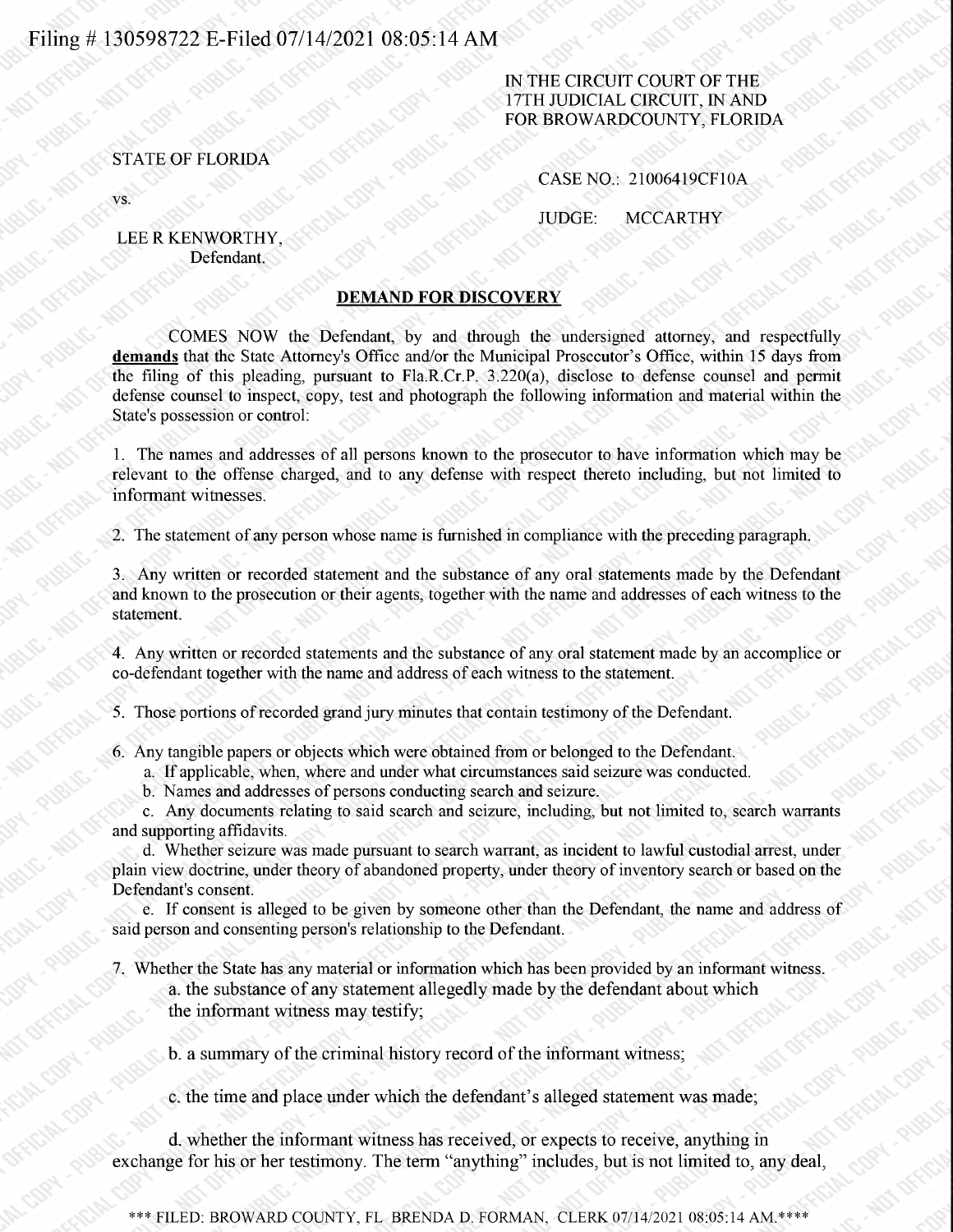promise, inducement, pay, leniency, immunity, personal advantage, vindication, or other benefit that the prosecution, or any person acting on behalf of the prosecution, has knowingly made or may make in the future.;

e. the informant witness' prior history of cooperation, in return for any benefit, as known to the prosecutor.

Whether there has been any electronic surveillance, including wire-tapping, of the premises of the Defendant, or of conversations to which the Defendant was a party; and any documents relating hereto.

a. If applicable, the specific court orders or warrants upon which surveillance was predicted.

b. Names and addresses of the affiants upon whose sworn testimony said orders or warrants were based.

c. When, where and in what manner said surveillance was conducted.

d. Names and addresses of those persons who conducted said surveillance.

e. If applicable, <sup>a</sup> copy of all documents or subpoenas sent to the communicationscommon carrier by a law enforcement agency or employee of the State Attorney's Office in connection with a request for the communications common carrier to provide information or documentation regarding a subscriber's account.

f. If applicable, a copy of all documents provided to the law enforcement agency or State Attorney's Office by the communications common carrier.

g. Copies of telephone subscriber/customer information or telephone billing records reflecting incoming and outgoing telephone calls acquired by the police or prosecution, including the documents used to acquire these records.

h. If the police or prosecution acquired historic, prospective or real-time cell-site information, please provide copies of this infonnation, including the documents used to acquire this information. If the police or prosecution engaged in real-time tracking, disclose whether a device known as a "trigger-fish" was used.

i. If a mobile tracking device was used, please provide the documents authorizing its use.

Whether any identification procedures, such as lineups, photographic displays, showups or confrontations of any kind, involving the Defendant and relevant to this cause have been conducted; and any books, papers, documents, photographs or other objects of any kind relating thereto.

a. If applicable, when, where, under what circumstances and by whom such identification procedures were conducted.

b. Names and addresses of all individuals who were presentat the aforesaid identification procedures and the exact manner and extent to which each individual so named participated therein.

c. As to each witness who viewed such identification procedures, whether said individual was able to identify the Defendant as the perpetrator of the alleged crime.

10. The transcript of any adversary preliminary hearing held in this cause.

a. If the record of said adversary preliminaryhearing, or any part thereof, has been transcribed at the request of the prosecution, pursuant to Fla.R.Cr.P. 3.131(b)(4), a copy of this transcript shall be furnished free of cost to the Defendant or defense counsel.

11. Whether there has been any search or seizure and any documents relating hereto, including search warrants and affidavits.

12. Whether any physical or mental examinations or any scientific tests were made by experts in connection with this case.

For purposes of this pleading, "real-time" cell site information refers to data used by the government to identify, with varying degrees of accuracy, the location of a phone at the present moment. "Real-time" cell site information is a subset of "prospective" cell site information, which refers to all cell site information that is generated after the government has received court permission to acquire it. Whereas, "historical" cell site information are records stored by the wireless service provider that detail the location of a cell phone in the past (i.e., before the entry of an court order authorizing government acquisition).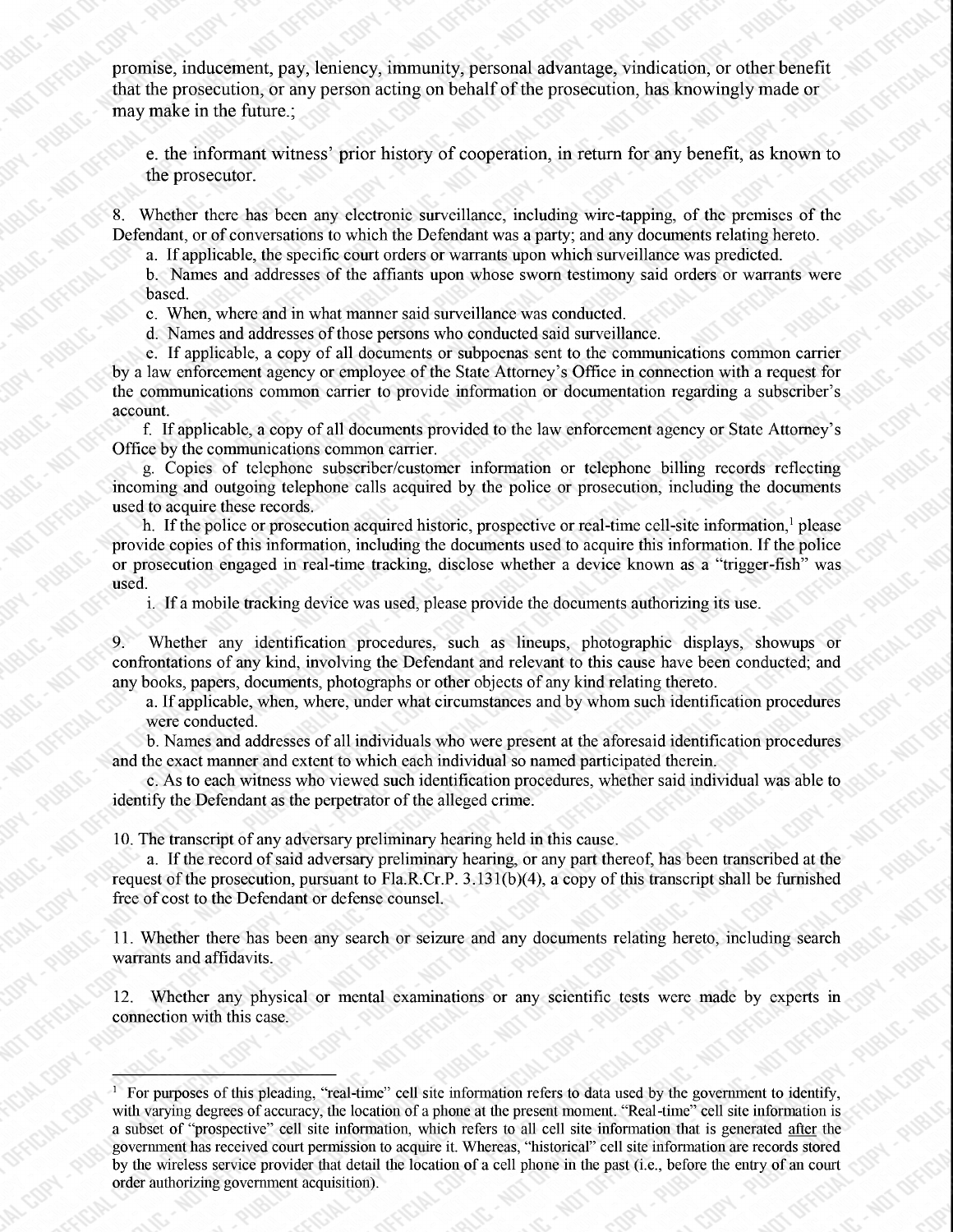13. Reports or statements of experts made in connection with this case, including results of physical or mental examinations and of scientific tests, experiments or comparisons.

14. Any tangible papers or objects which the prosecuting attorney intends to use in the hearing or trial and which were not obtained from or belonged to the Defendant.

15. Any photographs or other visual reproductions of the scene of the alleged crime and/or alleged victim(s) of the alleged crime, or otherwise relating to this cause.

16. Concerning polygraph examination, commonly referred to as a "lie detector test," whether any person with knowledge or information relating to this case was administered a polygraph examination; the name of the examiner; his opinion; and the test questions, charts, pre and post test interviews, and other pertinent documents.

17. Copy of any and all video and/or audio recording taken by car or body cameras by any and all police units and personnel on scene at the defendant's stop, arrest and/or statements.

18. Any and all evidence favorable to the accused on the issues of guilt, or punishment. Brady v. Maryland, 373 U.S. 83 (1963); United States v. Agurs, 427 U.S. 97 (1976); Giles v. Maryland, 386 U.S. 66 (1967).

19. Any evidence relating to impeachment, motive, or bias, including but not limited to: (a) whether there has been any promise of leniency and/or promise of financial remuneration to any witness(es). Giglio v. United States, 405 U.S. 150 763 (1972); DeMarco v. United States, 415 U.S. 449 (1974); Ring v. United States, 419 U.S. 18 (1974); United States v. Bagley, 473 U.S. 667 (1985); (b) whether the State of Florida or any political sub division thereof, or municipality thereof, or the United States Government or any subdivision thereof, or agency thereof, has contributed moneys for the payment of legal services for any co defendant(s), or witness(es) in said cause; (c) any and all evidence whether it be testimonial or documentary in nature which would contradict, or be inconsistent with, proof the State intends to introduce at trial.

20. Has any victim received or made application for a U Nonimmigrant Visa commonly known as a "crime victim" visa. See USCIS Form I-918. The prosecution and/or investigating agency are involved in this process, because the law requires that the prosecutor or investigating officer certify to the Federal government that the victim "has been helpful, is being helpful, or is likely to be helpful" in the investigation or prosecution of the criminal activity.

21. If there is a violation of probation or community control, provide the entire probation file in this cause.

WHEREFORE, said Demand for Discovery by the Defendant being material and relevant to the proper defense of Defendant under applicable rules, cases and constitutional provisions, Defendant requests that this demand be answered in all respects.